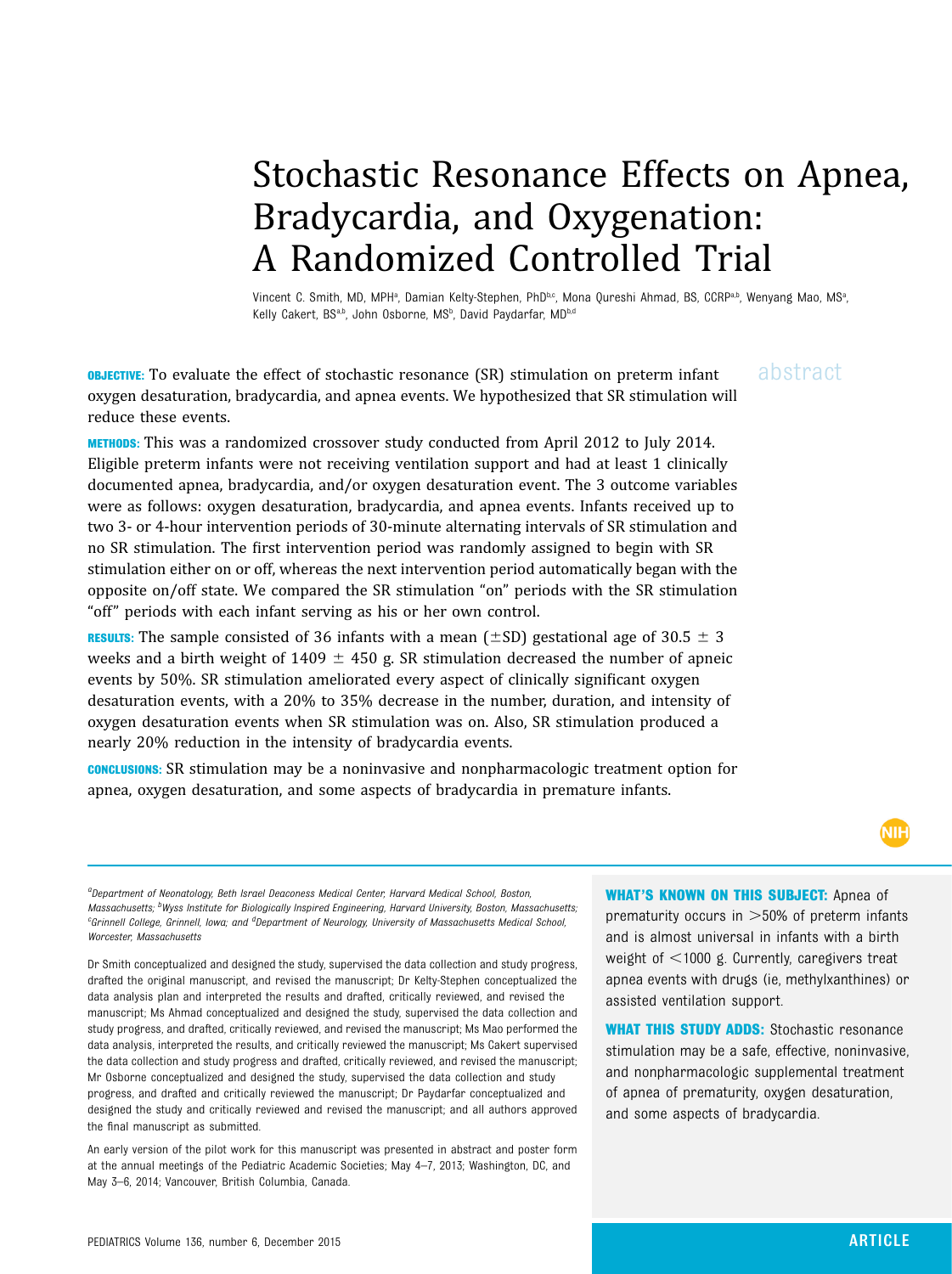Apnea of prematurity (AOP) is a primary concern in the NICU.<sup>1</sup> AOP is often defined as a cessation of breathing that lasts for at least 20 seconds or at least 10 seconds followed by bradycardia and hypoxemia.2 AOP occurs in  $>50\%$  of preterm infants (those born <37 weeks' completed gestation) and is almost universal in infants with a birth weight of  $<$ 1000 g.<sup>3</sup> Although the pathophysiology of AOP is poorly understood, it is often attributed to immature respiratory control mechanisms.4,5 To date, no consensus has been reached regarding the diagnosis or treatment of apnea. Although caregivers treat apnea events with drugs (ie, methylxanthines) or assisted ventilation, the benefit of treatment is unproven and long-term neurodevelopmental effects are unknown.3

Despite current treatment options, infants continue to have apnea. Stochastic resonance (SR), the introduction of noise to a system to alter the system's behavior, may offer a supplementary option. SR has been used to stabilize other biological systems<sup>6</sup> and has been examined in previous medical applications (eg, improving balance in elderly people) with significant success.<sup>7</sup> Previous research suggests that stochastic vibro-tactile stimulation can stabilize breathing patterns in premature infants.8 Using a specialized SR mattress that provides mechanosensory stimulation via gentle subarousal vibrations, Bloch-Salisbury et al $8$  found that stimulation resulted in significant reduction in the variance of interbreath intervals, the incidence of apneic pauses, and the duration of hypoxia in 10 preterm infants.

The current study provides a systematic evaluation of the effect of SR stimulation on preterm infant oxygen desaturation, bradycardia, and apnea. We hypothesized that SR stimulation will reduce the incidence of oxygen desaturation, bradycardia, and apneic events.

# **METHODS**

## Clinical Setting

Study infants were cared for in the NICU (level IIIB designation) at Beth Israel Deaconess Medical Center (BIDMC), a Harvard Medical School teaching hospital.

# Study Design

This was a randomized crossover study in which the patient served as his or her own control to compare the effects of SR stimulation for each infant.

# Study Population

Enrollment occurred from April 2012 to July 2014. Eligible infants were born at a gestational age of  $<$ 36 weeks, with a postmenstrual age (PMA) of  $<$ 45 weeks at the time of study (calculated by adding gestational age at birth in weeks to the number of weeks since birth). Infants had at least 1 clinically documented apnea, bradycardia, and/or oxygen desaturation event before enrollment. We excluded infants who were receiving mechanical ventilation or continuous positive airway pressure at the time of the study. There were no birth weight restrictions. All decisions pertaining to diagnosis and treatment of the enrolled infant, including treatment with caffeine and/or supplemental oxygen, were at the discretion of the local clinician providing care in the NICU. The BIDMC Institutional Review Board approved the study, and Harvard Medical School Institutional Review Board ceded review.

# Study Protocol

All families provided written informed consent to participate in the study. No remuneration was offered or provided to any family for participating. The protocol consisted of a baseline period of at least 1 hour with no SR stimulation followed by up to two 3- or 4-hour intervention periods (Fig 1). During an intervention period, each infant

received 30-minute alternating intervals of SR stimulation and no SR stimulation. The first intervention period was randomly assigned to begin with stimulation either on or off (Fig 1), whereas the second intervention period automatically began with the opposite on/off state as the previous intervention. The session ended with a baseline period of at least 1 hour with no stimulation. The infant's vital signs were simultaneously and continuously recorded during the entire session. All other aspects of the infant's care, including feeding, clinical procedures, and assessments, were unaffected by participation in this study.

# SR Stimulation

We replaced the standard mattress in the infant's crib or isolette with a custom-built SR mattress. SR stimulation was delivered in the form of gentle, low-amplitude displacements at the surface of the mattress with a frequency bandwidth of 30 to 60 Hz and displacements of 10 to 20 microns. In 13 infants we used a signal generator (Balance Engineering, Lexington, MA) and mattress (TheraSound), which provided vibration of the entire bedding surface, described previously by Bloch-Salisbury et al.<sup>8</sup> In the remaining 23 infants, we used the Wyss Institute–developed signal generator and mattress, which contains an isolation unit that significantly dampens vibration to the rostral third of the mattress.9 Otherwise, the 2 mattresses provided identical stimulation. The equipment underwent rigorous validation procedures at the Wyss Institute, including frequent maintenance checks throughout the study period.

# Data Acquisition

Study data were recorded by using the VueLogger Patient Monitoring System, a novel data-acquisition system, developed by the Wyss Institute. The VueLogger is a portable, computer-based system that connects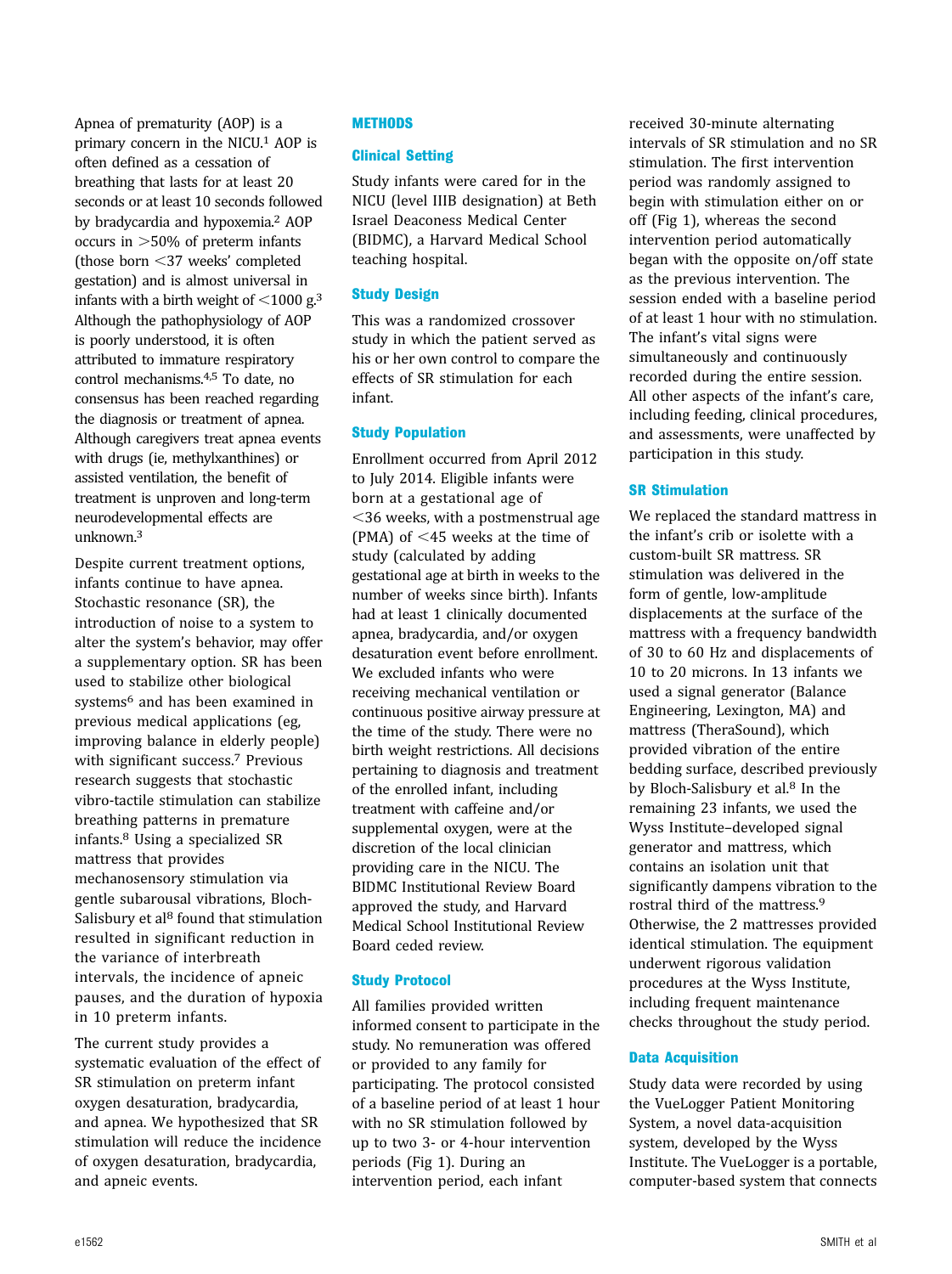| Set-up | Pre-<br><b>Baseline</b> | <b>First Intervention</b> |     |     |     | Mid-Baseline | <b>Second Intervention</b> |     |     |     |     | Post-<br><b>Baseline</b> |     |     |  |
|--------|-------------------------|---------------------------|-----|-----|-----|--------------|----------------------------|-----|-----|-----|-----|--------------------------|-----|-----|--|
| off    | off                     | off                       | ON  | off | ON  | off          | ON                         |     | ON  | off | ON  | off                      | ON  | off |  |
|        |                         | or                        |     |     |     |              |                            | off | or  |     |     |                          |     | off |  |
|        |                         | ON                        | off | ON  | off | ON           | off                        |     | off | ON  | off | ON                       | off | ON  |  |
| hour   | hour                    | 3 hours                   |     |     |     | 2 hours      | 3 hours                    |     |     |     |     | 1 hour                   |     |     |  |

FIGURE 1

Schematic of a common protocol sequence.

to the existing Philips "Intellivue" patient bedside monitor used in the NICU, allowing it to retrieve and record the same physiologic signals that are gathered for clinical purposes without placing additional sensors on the patient. The VueLogger records the signals captured by the patient monitor without alteration or filtering.

The following clinical signals were recorded: heart rate (HR), respiratory rate (RR), electrocardiogram, peripheral capillary oxygen saturation, and pulse plethysmography (Nellcor oximeters). The VueLogger also recorded the mattress vibration signal, as well as the light and sound levels in the crib/ isolette. A sound meter (Extech 407764) to record sound intensity and a light meter (Hioki 3423 Lux HiTester) to measure brightness and changes in light levels were both placed next to the infant. Sound and light were continuous measures. Data were recorded at sampling rates that varied from 1 Hz (oxygen saturation) up to 500 Hz (electrocardiogram) and streamed to the VueLogger's harddisk at the bedside, and then exported for analysis. Clinical monitoring information (eg, HR, RR) was collected directly from the patient bedside monitor without alteration and was used to retrospectively determine the incidence of relevant events. Our review and analysis indicated no systematic issues with the collection, management, or quality of the data acquired with the use of the VueLogger system.

## Variables

We had 3 outcome variables, oxygen desaturation, bradycardia, and apnea events, for which we studied the number and duration of events. For oxygen desaturation and bradycardia events, we also studied the intensity of the events. We defined our outcomes on the basis of BIDMC NICU clinical definitions. An oxygen desaturation event was defined as oxygen saturation  $\leq 87\%$  for infants  $<$ 35 weeks' PMA and 90% for infants with a PMA of  $\geq$ 35 weeks. A bradycardia event was defined as an HR of  $<$ 100 beats per minute for infants  $<$ 34 weeks' PMA and  $<$ 80 beats per minute for infants with a PMA of  $\geq$ 34 weeks. For oxygen desaturation and bradycardia, there was no specified length of the event (ie, it had to last for at least 1 second to meet the definition). If there were successive values that fell below the threshold, they were counted as part of 1 event (ie, if the oxygen level dropped below the threshold for 10 seconds in a row without rising above the threshold, that would be counted as 1 not 10 events). Apnea was defined as a pause in respiration (ie, RR of zero) of  $\geq$ 10 seconds.

The duration of an event was defined as how many seconds the event lasted before the parameter returned to normal. For both oxygen desaturation and bradycardia events, we also studied intensity as a composite outcome that took into account how far below the threshold the parameter dropped and how long the event lasted. Intensity was calculated as the area under the curve for the event. All outcome parameters were ascertained automatically (ie, no manual coding of outcomes) by computer code during analysis.

Other neonatal variables were obtained from the medical record, including information about the infant at birth (ie, weight and gestational age) and at the time of study (ie, current weight, PMA, and whether the infant was being treated with supplemental oxygen and/or caffeine). Race and ethnicity were per maternal self-report on the birth certificate.

## Statistical Analysis

We compared each infant's SR stimulation "on" periods with the SR stimulation "off" periods, such that each infant served as his or her own control. We used Poisson regression with random effects for both bivariate and multivariable analyses. For each individual infant we analyzed the number, duration, and intensity of oxygen and bradycardia desaturation events. To demonstrate an effect of SR stimulation, analysis of the measured data would have to show that the number, duration (in seconds), and intensity (in cumulative percentage below the locally defined limit) of the clinically defined outcome were lesser, shorter, and weaker, respectively, for those events when SR stimulation was on. Independent clinical variables (eg, current weight, PMA,  $\pm$  oxygen,  $\pm$ caffeine) that were statistically significant in bivariate analyses were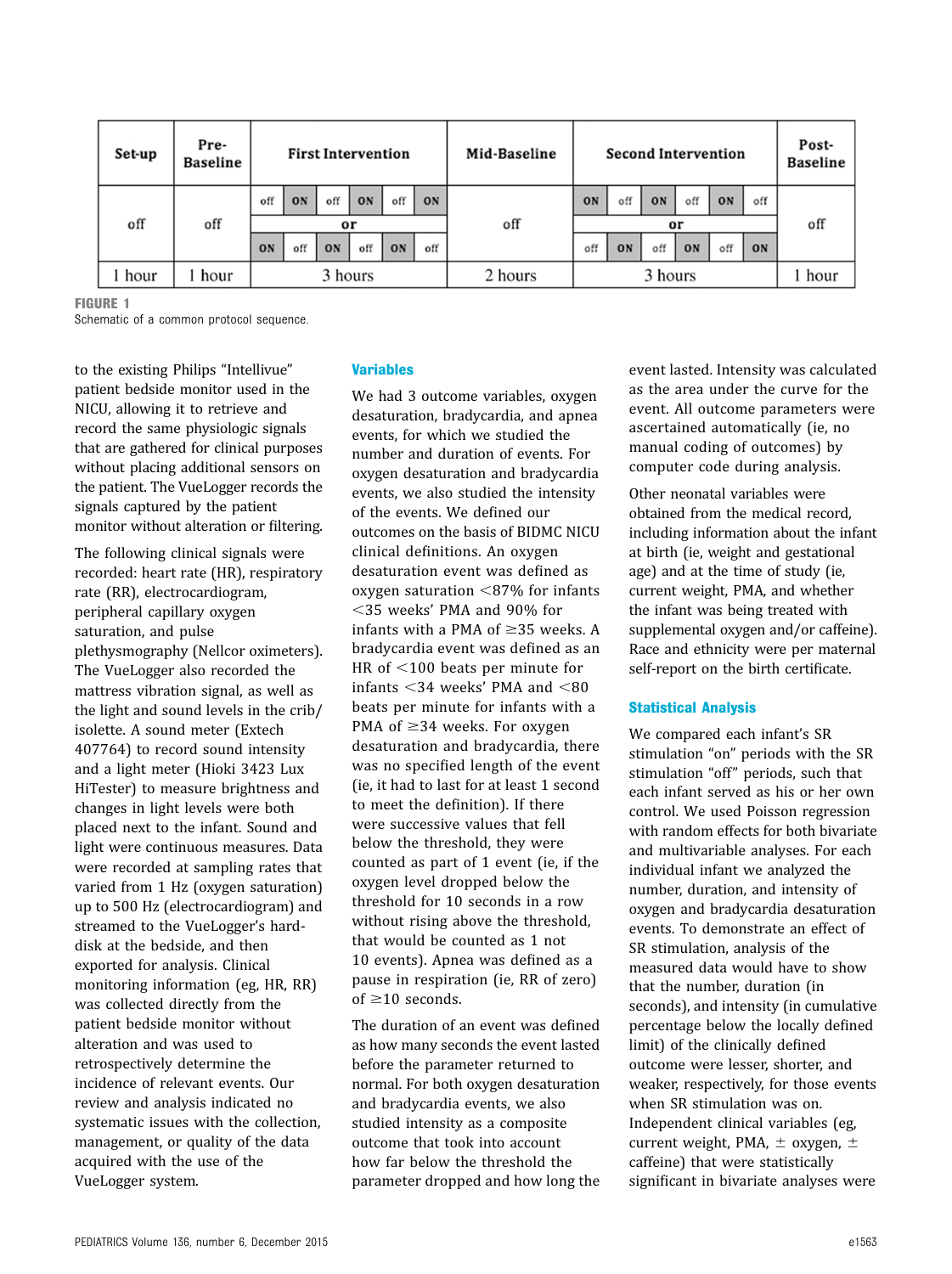

FIGURE 2

Flow diagram of patient enrollment.

individually added to the significant SR stimulation Poisson models to assess the effect of SR stimulation, controlling for the selected clinical variable.

Mixed Poisson modeling is an appropriate statistical modeling because the "mixed" aspect allows fitting random-effects terms for each infant within each session to absorb

individual differences in risk of events. Counts are all positive integers, and for rare events, the Poisson distribution (rather than the normal) is more appropriate because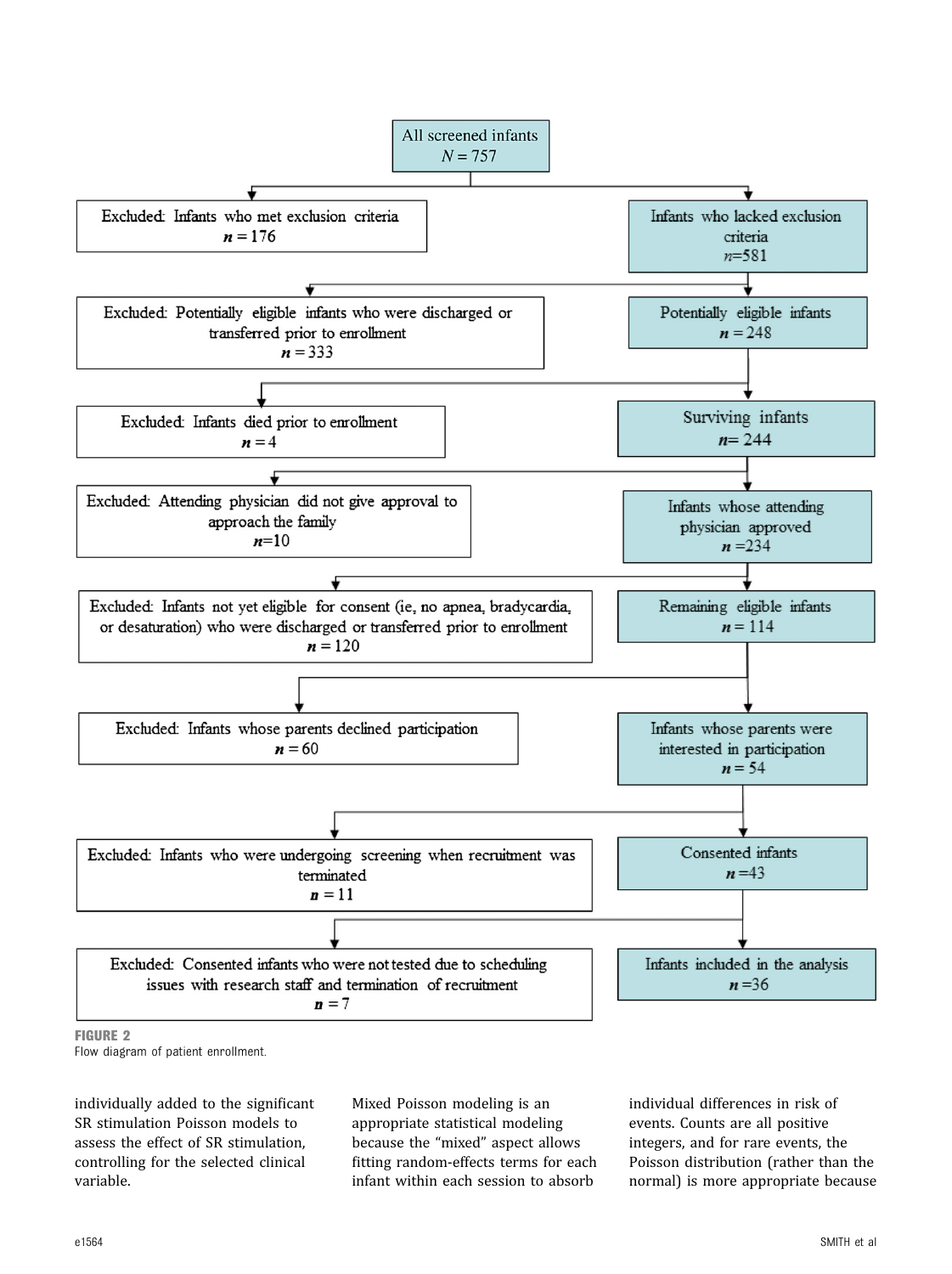

#### FIGURE 3

CONSORT (Consolidated Standards of Reporting Trials) flow diagram of patient enrollment.

the Poisson mean is  $>0$ . The typical Poisson regression model expresses the log outcome rate as a linear function of a set of predictors. Poisson modeling is classically a method used to test for differences in outcome measures that are explicitly count variables (ie, whole numbers) that may be applied to dependent variables that are continuous as well.10 A Poisson regression is a test of whether the change in regression parameters will influence the probability of a unit increase. In this sense, Poisson regression is a close cousin of the logistic regression that is not limited to modeling the occurrence or nonoccurrence of a single outcome. We used Poisson regression to model the effect of SR stimulation on the occurrence of each outcome, confirming that residuals

were uncorrelated across modelpredicted values according to assumptions of Poisson modeling. Poisson regression was conducted with SAS version 9.4 (2000; SAS Institute, Cary, NC) by using the proc glimmix procedures.

## RESULTS

Figure 2 shows the screening and enrollment for the study. We had a sample of 36 infants (Fig 3). Table 1 presents some descriptive characteristics of the study population. Subjects' race was white  $(n = 27)$ , black or African American  $(n = 5)$ , and other/unknown/unreported  $(n = 4)$ . Two infants were of Hispanic or Latino ethnicity. Thirteen (36%) were receiving caffeine, and 5 infants (14%) were receiving supplemental

oxygen at the time of testing. No adverse events, adverse device effects, or unanticipated problems were encountered.

Table 2 describes the outcome events. There was a reduction in the number and duration of oxygen desaturation events when SR stimulation was on. There was no meaningful change in the number of bradycardias when SR stimulation was on, but there was a decrease in the duration and intensity. There was a reduction in the number and duration of apneic events when SR stimulation was on.

Although not specifically studied, the study staff did not notice an obvious change in the infants' arousal state related to the use of the SR mattress. In fact, anecdotally, nursing staff and parents reported that the infants seemed to sleep more comfortably on the SR mattress than on their standard mattress.

## Oxygen Desaturation

The median interquartile range (IQR) number of oxygen desaturation events per infant during the study period was 3.0 (0–18) when the SR stimulation was on and 3.5 (1–18) when it was off. Poisson modeling showed significant effects of the SR stimulation: an 18% (95% confidence interval [CI]: 5%–29%) reduction in the number of the oxygen desaturation events ( $P = .01$ ), a 35% (95% CI: 33%–37%) reduction in the duration of each oxygen desaturation event ( $P < .0001$ ), and a 21% (95% CI: 20%–22%) reduction in the intensity of each oxygen desaturation event ( $P < .0001$ ).

## **Bradycardia**

The median (IQR) number of bradycardia events per infant during the study period was  $0(0-2)$  when the SR stimulation was on and 0 (0–1) when it was off. With the use of Poisson modeling, there was no change in the number of bradycardia events or duration of each bradycardia event when the SR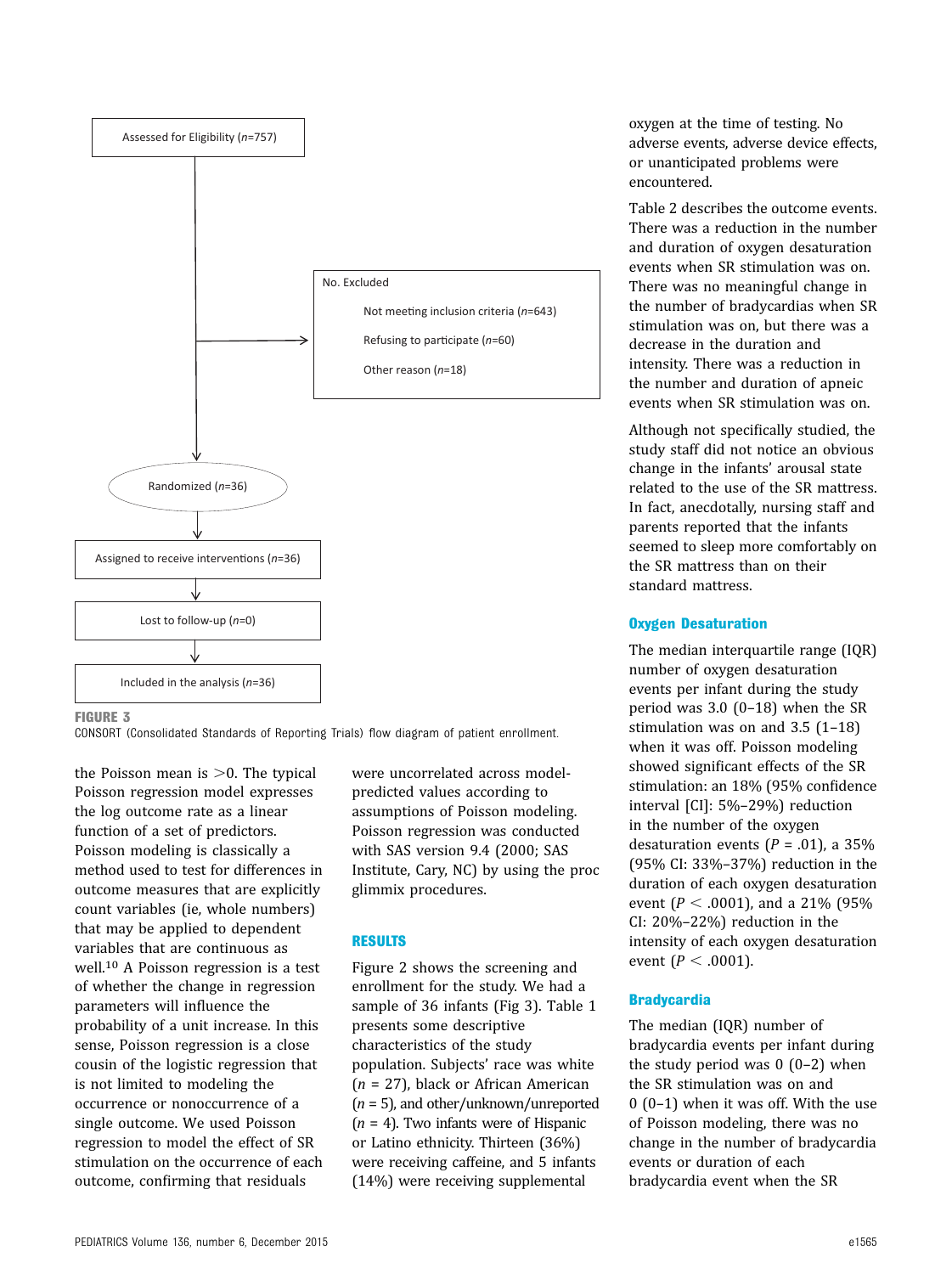#### TABLE 1 Characteristics of the Study Population

|                                      | Value          |
|--------------------------------------|----------------|
| Gestational age, wk                  | $30.5 \pm 2.9$ |
| PMA at time of testing, wk           | $35.0 \pm 1.5$ |
| Birth weight, g                      | $1409 \pm 450$ |
| Weight at time of testing, g         | $2013 \pm 453$ |
| Caffeine at time of testing, $n$ (%) | 13 (36)        |
| Supplemental oxygen at               | 5 (14)         |
| time of testing, $n$ (%)             |                |
| Female gender, n (%)                 | 19.            |

Data are presented as means  $\pm$  SDs unless otherwise indicated.

stimulation was on. However, there was an 18% (95% CI: 15%–22%) reduction in the intensity of each bradycardia event  $(P < .0001)$ .

## Apnea

The median (IQR) number of apnea events per infant during the study period was 0 (0–1) when the SR stimulation was on and  $0$  (0-1) when it was not. For the entire sample, SR stimulation decreased the number of apneic events by 50%. There were not enough apnea events per infant to analyze at the infant level with the use of Poisson modeling.

## Other Clinical Features

## Supplemental Oxygen

Infants receiving supplemental oxygen at baseline were sicker than infants not receiving supplemental oxygen (ie, they had more oxygen desaturation events, which lasted longer and were greater in intensity than infants not receiving supplement oxygen). For infants receiving supplemental oxygen, the effects of SR stimulation remained significant in multivariable analyses and practically unchanged from the bivariate analysis by adding supplemental oxygen into the 3 Poisson models for oxygen desaturation events. The magnitude of improvement in the number, duration, and intensity of oxygen desaturation events was the same for infants with and without supplemental oxygen. In bivariate analysis, supplemental oxygen was not significantly associated with the intensity of bradycardia.

## **Caffeine**

The effects of SR stimulation on the number, duration, and intensity of oxygen desaturation events and the intensity of bradycardia events were the same as in infants being treated with caffeine.

## PMA

We conducted bivariate analyses of PMA with the 3 Poisson models for oxygen desaturation events and found that none of them were significant. Bivariate analyses of PMA with the Poisson model for intensity of bradycardia events were significant, but the effects of SR stimulation were unchanged when adding PMA to a multivariable model with SR stimulation.

## Current Weight

We conducted bivariate analyses of weight on the day of testing with the 3 Poisson models for oxygen desaturation as well as the model for intensity of bradycardia events and found that none of them were significant.

# Light and Sound

We collected data on the infant's exposure to light and sound during the study. In bivariate analysis using the Poisson models, light was not significantly associated with the

number of oxygen desaturation events. However, it was significantly associated with the duration and intensity of oxygen desaturation events. In bivariate analysis that used the Poisson models, sound was not significantly associated with the number or intensity of oxygen desaturation events. However, it was significantly associated with the duration of oxygen desaturation events. Although they were significant, the relative sizes of the light and sound effects were very small compared with effects of SR stimulation. We attempted multivariable models with SR stimulation that included either light or sound, but these models did not converge. The multivariable model for intensity of bradycardia with SR stimulation and sound revealed a slight change associated with SR stimulation, a 17% (95% CI: 14%–21%) reduction in the intensity of each bradycardia event controlling for sound ( $P < .0001$ ).

## **DISCUSSION**

In our study in 36 preterm infants, SR stimulation decreased the number of apnea events by half. SR stimulation ameliorated every aspect of clinically significant oxygen desaturation events, with a 20% to 35% decrease in the number, duration, and intensity of

TABLE 2 Description of Events When SR Stimulation Was On or Off During the Intervention Periods for the Entire Sample

|                                                                                                            |                        | <b>SR Stimulation</b> |                      |  |  |  |
|------------------------------------------------------------------------------------------------------------|------------------------|-----------------------|----------------------|--|--|--|
|                                                                                                            | All Events             | 0n                    | 0ff                  |  |  |  |
| Oxygen desaturation events, number of events                                                               | 709                    | 315                   | 394                  |  |  |  |
| Oxygen desaturation duration                                                                               | $17.9(8.7-28.3)$       | $17.6(8.4 - 25.4)$    | $18.5(8.9 - 31.5)$   |  |  |  |
| (median [IQR]), seconds per event                                                                          |                        |                       |                      |  |  |  |
| Oxygen desaturation intensity (median [IOR]).<br>cumulative percentage <sup>a</sup> desaturation per event | $34.6$ $(10.1 - 87.3)$ | $31.6(8.3 - 79.1)$    | 39.2 (11.5-91.7)     |  |  |  |
| Bradycardia events, number of events                                                                       | 73                     | 38                    | 35                   |  |  |  |
| Bradycardia duration (median [IQR]), seconds<br>per event                                                  | $7.5(3.1 - 11.3)$      | $7.5(3.1 - 10.2)$     | $7.9(3.1 - 13.3)$    |  |  |  |
| Bradycardia intensity (median [IQR]), cumulative<br>percentage bradycardia per event                       | 63 (24.0-127.7)        | 61 (28.0-97.0)        | 80.9 (22.5-182.0)    |  |  |  |
| Apnea events, number of events                                                                             | 39                     | 13                    | 26                   |  |  |  |
| Apnea duration (median [IQR]), seconds<br>per event                                                        | $22.5(20.5-88.1)$      | 20.7 (14.9–60.4)      | $28.7(22.5 - 105.3)$ |  |  |  |

a Cumulative percentage is a measure of area under the curve that takes into account how far below the threshold the event went and how long the event lasted.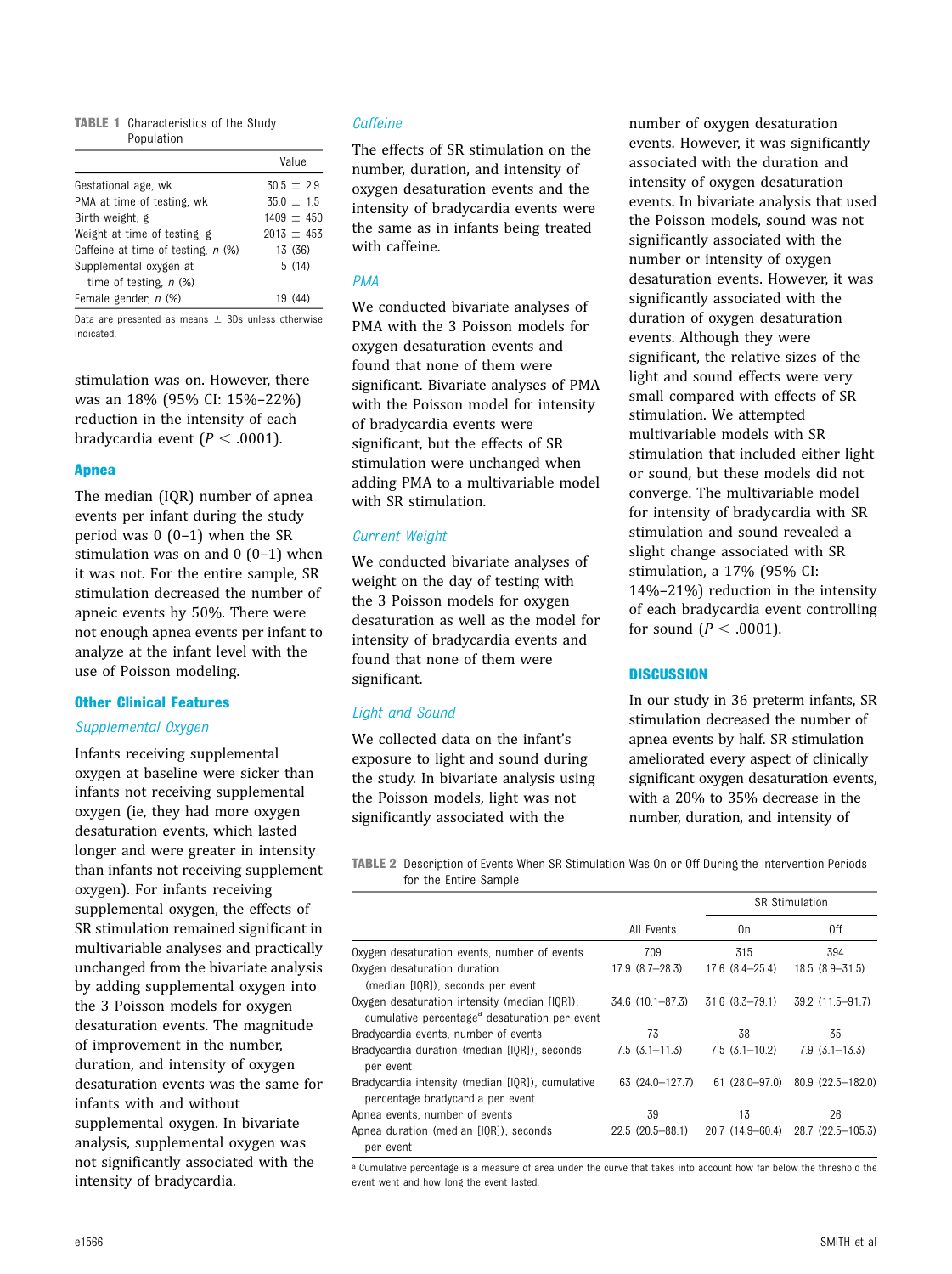oxygen desaturation events when the SR stimulation was on. Although SR stimulation did not change the number or duration of bradycardia events, we found a nearly 20% reduction in the intensity. All of these findings were noted without any adverse effects, providing proof-ofconcept that SR stimulation may be a viable supplementary treatment option.

These results are similar to previous work that used the SR mattress. Like Bloch-Salisbury et al,<sup>8</sup> we observed a 50% reduction in apneic events, but their definition of an apneic event was a pause in breathing of  $>5$ seconds and ours was defined as a pause of  $\geq 10$  seconds. Similarly, Bloch-Salisbury et al showed a 65% reduction in the duration of oxygen desaturation, although we observed a more modest 35% reduction in the duration and a 21% reduction in the intensity of each oxygen desaturation event. We did not notice any obvious change in infant state, which is consistent with the findings of Bloch-Salisbury et al that the SR stimulation was below the arousal threshold based on polysomnographically and behaviorally defined criteria using video-EEG recordings.

Our study has substantial strengths. The use of each infant as his or her own control provides the highest strength of evidence for individual infants by removing the interpatient variability from the comparison between the intervention periods, and provides unbiased estimates for the differences associated with SR stimulation.11 Because we did not otherwise alter the clinical care of the infants in the NICU, the effects of the SR stimulation were in addition to those of supplemental oxygen and caffeine, because several infants were already receiving these treatment modalities. Infants who were clinically receiving supplemental oxygen and/or caffeine received an additional benefit from the SR stimulation, which was similar in

magnitude of improvement in the number, duration, and intensity of oxygen desaturation events and intensity of bradycardia events.

Our small sample size is a study limitation. Specifically, subgroup analyses were insufficiently powered to address which group of infants would benefit most from this intervention. Despite the statistical and clinical significance of our results, the effect estimates were unstable. Some infants saw up to 40% to 50% reductions in oxygen desaturation events, whereas others had more modest results. The small sample size, coupled with the limited information we collected about each patient, limits our ability to speculate which subgroups would benefit most from this intervention. It is highly likely that a subset of infants would benefit more from SR stimulation than other infants. With our current study, we are unable to further elucidate the characteristics of these infants. Identifying the ideal candidate patients for SR stimulation would be an appropriate focus for a larger study.

It is important to note that this study was not a head-to-head comparison with current standard treatments for AOP; thus, we are not in a position to address whether SR stimulation might have a potential advantage over standard treatments. Further study, specifically a randomized controlled trial of caffeine and/or supplemental oxygen versus SR stimulation, is called for to address this issue.

The mechanism of action by which SR exerts its effect is unknown. It is postulated that SR promotes stability and robustness of eupneic respiratory rhythm, modifying unstable respiratory pacemaker rhythms into a more stable rhythm,12–<sup>14</sup> possibly via visceral or somatic mechanoreceptors.<sup>8</sup> Another explanation for the efficacy of SR on the respiratory system is a direct pulmonary enhancement of gas exchange through mechanical perturbations of the network

architecture of lung tissue.15 With an unclear mechanism of action, there could be unanticipated short- and long-term benefits or risks. Although there were no adverse device effects, adverse events, or unanticipated problems associated with the SR stimulation in the current study, further study is required to establish the safety and efficacy of this intervention.

## **CONCLUSIONS**

Methylxanthines like caffeine are and have been the primary treatment choice for AOP for decades.1,5 The results of our study provide proof-ofconcept that SR stimulation may be a safe, effective, noninvasive, and nonpharmacologic supplemental treatment option for AOP, oxygen desaturation, and some aspects of bradycardia. It could be included in the armamentarium of resources available to NICU providers caring for preterm infants. Future studies, with a larger patient population, are needed to further evaluate the effects of SR and its potential to influence clinical treatment and outcomes.

## ACKNOWLEDGMENTS

We thank Dr Elisabeth Bloch-Salisbury, Ms Brittini Coppola, Ms Courtney Dunn, and Mr Ian Zuzarte for their help in the initial phase of setting up this project. We also thank Mr James Niemi for his help, oversight, and provision of the Wyss resources and support to this project.

## ABBREVIATIONS

AOP: apnea of prematurity BIDMC: Beth Israel Deaconess Medical Center CI: confidence interval HR: heart rate IQR: interquartile range PMA: postmenstrual age RR: respiratory rate SR: stochastic resonance